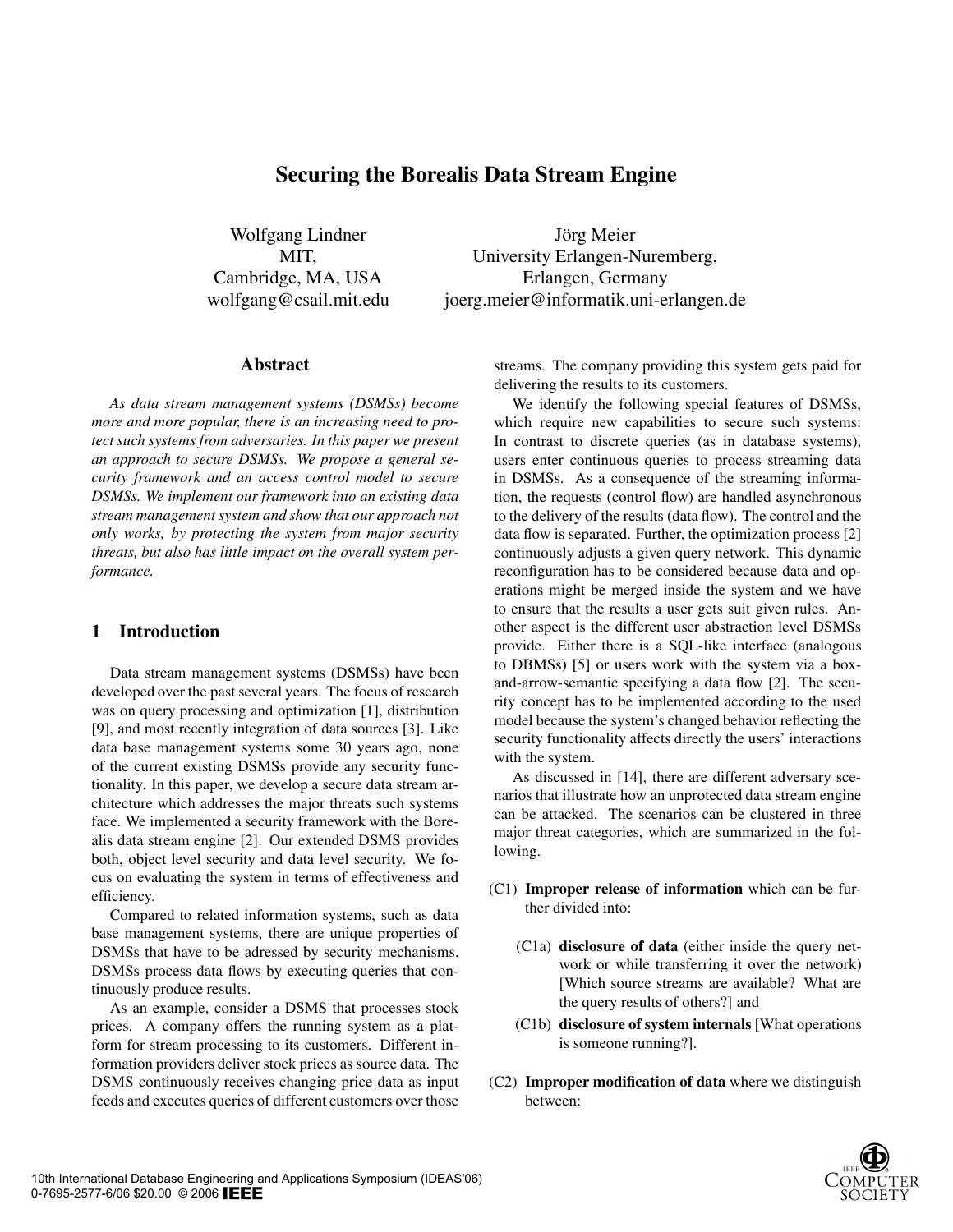- (C2a) **changes outside the system** (before the input stream reaches the system or after the output stream leaves the system) [Faking incoming stock price feeds; Changing query results before user gets them] and
- (C2b) **changes inside the query network** (either the streaming data or the query graph) [Modify data stream between certain operators; Changing someone's query].
- (C3) **Denial of service attacks** [Overload system with expensive operations; Sending too much information].

We address all of these threats with our approach. First, we develop a general secure DSMS architecture and an access control model in Section 2. In Section 3, we present the implementation for Borealis in detail. The evaluation of our implementation is presented in Section 4. A scenario illustrates the protection of the system, followed by performance results which show the efficiency of the extended architecture. Finally, we state open research issues and ideas for future work in Section 5.

## **2 Security Framework**

According to [10, 7, 17], there are three goals to secure an information system: Confidentiality, Integrity, and Availability. Confidentiality means ensuring that information is accessible only to those allowed to have access. Integrity refers to the validity of data, which means to avoid malicious and accidental alternation of data. Availability refers to the period in which a system is in a proper state to operate in the specified way. In accordance with [7], we use the following terms: A **subject** is a user or a program that runs on behalf of a user that accesses the system. Any entity in the system that contains data or allows operations to be executed, is called an **object**. **Access controls** are responsible for ensuring that all subjects access the system objects in accordance to certain security policies. We identify three tasks that need to be completed to reach the security goals and to face the introduced threat categories. These tasks are:

- a) Associating identities with users and ensuring that to every request for the system, the corresponding user is known.
- b) Deciding if, and in what way, access to certain objects is allowed and ensuring that a user only gets the information he is allowed to see.
- c) Ensuring confidentiality and integrity of transferred requests and data.

We derived a general DSMS architecture from existing prototypes [19, 5, 13, 8], ignoring distribution [9] and high availability [11]. The general DSMS architecture was extended with security components fulfilling the mentioned tasks. The secure architecture is shown in Figure 1. We describe the new components (dark boxes) in the following.



**Figure 1. General Secure DSMS Architecture**

Each of the components can be associated with one of the three stated tasks: a) SESSION MANAGER, AUTHEN-TICATOR, b) AUTHORIZER, USER ABSTRACTION LAYER, SECFILTER, and c) ENCRYPTED TRANSPORT.

The SESSION MANAGER assigns each request to a session which belongs to a subject. This assignment is the basis for further authentication and authorization. Before the first request is accepted by the system the user has to prove his identity via the AUTHENTICATOR.

The AUTHENTICATOR checks whether a user is the one he claims to be. The authenticated name is mapped to an internal user-ID which identifies the subject uniquely. This ID is the basis for the later authorization mechanism.

The security mechanisms we introduce are twofold: First, access control checks on *object level* ensure that every executed request suits the access control policy. However, for the processed data inside the QUERY PROCESSOR a second mechanism is needed that ensures that every emitted result tuple, which might be computed from multiple sources through different operators, reaches only destinations according to the system's control policy. We call this *data level security*.

The AUTHORIZER has to grant or deny any requested action. It implements an access control and security model illustrated in the following paragraph. In this way the system is able to decide whether or not a requested action on a certain object is allowed. This verification can be done before

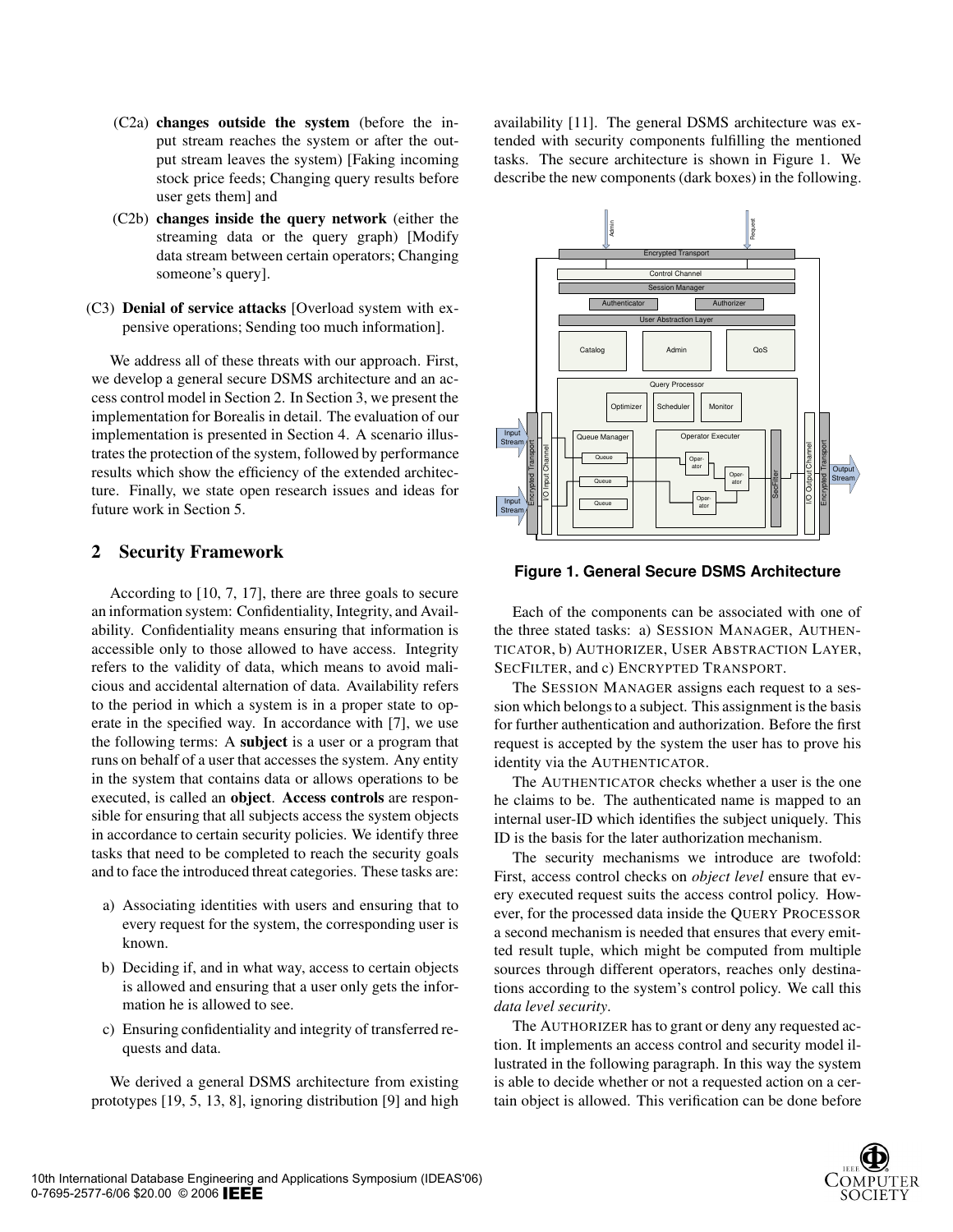any other component is instructed to process the request. These checks belong to the *object level security* mechanisms.

To restrict access to the system, an access control model is needed. Based on RBAC [18], we propose a security model called *OxRBAC* (owner-extended RBAC) for DSMSs. It is illustrated in Figure 2. We distinguish between four entities: Users (subjects), roles, objects, and permissions. Because of continuous queries in DSMSs objects (e.g. a query-operator or an input-stream) in the system exists for a longer period of time. For this reason every object has an owner which is a user. Based on the owner-relationship we can grant special access rights, such as "only the owner is allowed to modify the object". Roles are associated with permissions on objects. Thus, roles summarize access rights necessary to perform a certain job function. Users "can play" certain roles and they activate one or more roles in a session when they log in to the system. Users get the permissions of all their activated roles. We point out details about the set of managed objects and permissions within our implementation in Section 3.



**Figure 2. OxRBAC Security Model**

To ensure that a subject only gets to see the objects it has permissions for, we provide individual views on the system. Such a view, which only includes objects and operations the subject is allowed to access, is provided by the USER AB-STRACTION LAYER. This component communicates with the AUTHORIZER to check access permissions on objects. The available interface to interact with a DSMS might be either a descriptive language (analogous to SQL, like CQL [5]) or a formal description of the desired data flow from source to destination including the transforming operators in between (like the boxes and arrows in [1]). The USER ABSTRACTION LAYER has to provide a user-specific view on the system corresponding to the used model.

The second module we introduce to avoid improper release of information is the SECFILTER at the end of the QP. It ensures that an output stream for a certain subject only contains data the subject is allowed to get. This mechanism implements *data level security*. Details about the SECFIL-TER are described in Section 3.

We propose to extend the DSMS architecture by certain security components to secure data transfers, both at the stream (input and output) and the request side of the system (ENCRYPTED TRANSPORT). By encrypting the data and the control channels, we ensure that data is transferred confidentially, i.e. only the authorized participants are able to access it. However, we do not consider the adoption of existing encryption algorithms for the special case of data stream processing. This is left for future work.

## **3 Securing Borealis**

In this Section, we describe the implementation of the introduced secure DSMS architecture of Section 2 into Borealis. We focus on a single server node (no distribution) and we consider to encrypt data at the network layer, which is also out of scope of this paper.

The Borealis architecture is described in detail in [2] and is shown in Figure 3. We implemented the security framework based on the public Borealis version 0.2.



**Figure 3. Borealis System Architecture**

Our implementation extends the ADMIN and the QUERYPROCESSOR (QP) components. The ADMIN is responsible for handling client requests as well as communicating with other nodes. The QP processes incoming data streams and executes the inserted queries. Our approach reaches different design goals: We used existing interfaces and adopted the available control and data flow. We did not influence present components to stick to loose coupling and high cohesion of the architecture. The components are designed to be efficient in terms of memory and CPU usage. The classes of the implemented security framework are shown in Figure 4.

The core of the implementation is the SECADMIN component. It is an extension of the former ADMIN to provide a secure facade of the system to the clients. The SECADMIN is designed as a dedicated client interface, i.e. it manages all incoming requests and is not used for internal or node to node calls. Supported by SESSIONMANAGER and AU-THORIZER, it presents every user with an isolated view of the system. Through this view every subject is able to access objects only for which it has a corresponding access permission. The SECADMIN implements the conceptually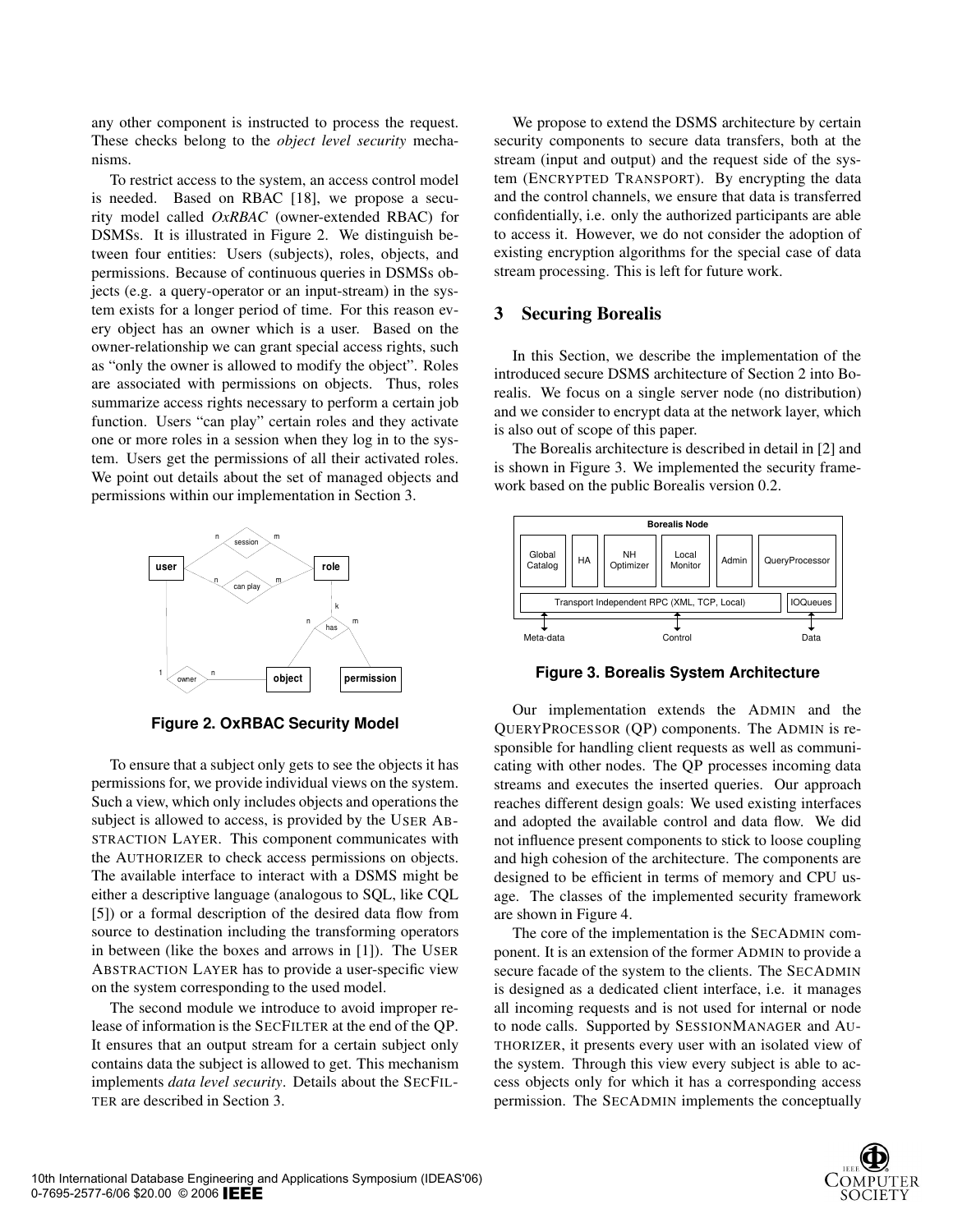

**Figure 4. Security Classes for Borealis**

described USER ABSTRACTION LAYER (UAL) of the general architecture.

The SESSIONMANAGER creates, maintains, and terminates the different SESSIONS. The AUTHENTICATOR ensures that only subjects who prove their identities' in a proper way (in our implementation by entering the correct password) are allowed to work with the system. Without a proper authentication, a user can not perform any operation. The AUTHORIZER implements the OxRBAC access control model. It handles all permissions and checks them when called by the SECADMIN. The permissions and objects the system manages are described in detail in Section 3.1.

The second important component of our approach is the SECFILTER. In addition to object level security of the SECADMIN, the SECFILTER provides data level security. It is used by the QUERYPROCESSOR of the node (via DAT-APATH and AURORANODE). There are two major tasks the SECFILTER is responsible for: On the one hand it marks tuples that arrive at the QUERYPROCESSOR from outside. Therefore, an ID of the input stream, through which the tuple enters the system, is created. On the other hand it filters the tuples at the output of the QUERYPROCESSOR when they leave the system to be transferred to the clients. The SECFILTER works on arbitrary streams and uses the AU-THORIZER to check data access permissions when filtering tuples. The mechanism is described in detail in Section 3.2.

The access control model is applied on the object level when queries are first entered into the system. If at this time the user does not have the required permissions then the

```
<borealis>
   <input stream="input" schema="Packet"/>
   <output stream="output"/>
   <schema name="Packet">
        <field name="time" type="int"/>
        <field name="protocol" type="string" size="4"/>
   </schema>
    <query name="myQuery">
     <box name="myBox" type="aggregate">
       <input stream="input"/>
         <output stream="output"/>
         <parameter />
    \langle/hox>
   </query>
</borealis>
```
#### **Figure 5. Query Example**

query will be rejected. However, if the user permissions are sufficient when the query is entered but change during the course of time, e.g. by revoking the right to read a stream, applying the model at the object level falls short. This is also true if the system rearranges the query plan to accommodate queries from multiple users since not all users usually have the same permissions on all operators and streams. In this cases the access control model is applied on the data level by the SECFILTER. Therefore, both mechanisms ensure that delivered data always is in compliance with the user's access permissions.

## 3.1 Object Level Security

We introduce different system objects for managing access permission checks. Figure 5 shows an example of an XML schema definition of Borealis. We derived the following system objects for our implementation.

- **SCHEMA** Meta-data description about a stream.
- **STREAM** Data is written to an input stream and is read from an output stream.
- **QUERY** A Query is a collection of operators (boxes) and streams (input and output).
- **SYSTEM** That special object represents the system itself. Access permissions on it might include administrative actions, like shutdown, restart, change system parameters (e.g. switch SECFILTER on or off).

Based on the server interface and the operations someone can perform with the system, we introduce the following basic access permissions in our implementation.

- **VIEW CATALOG** The general right to access the catalog.
- **VIEW OBJECT** The right to see and use a concrete object in the catalog.
- **ADD** The right to add objects to the system (e.g. needed for inserting a query).

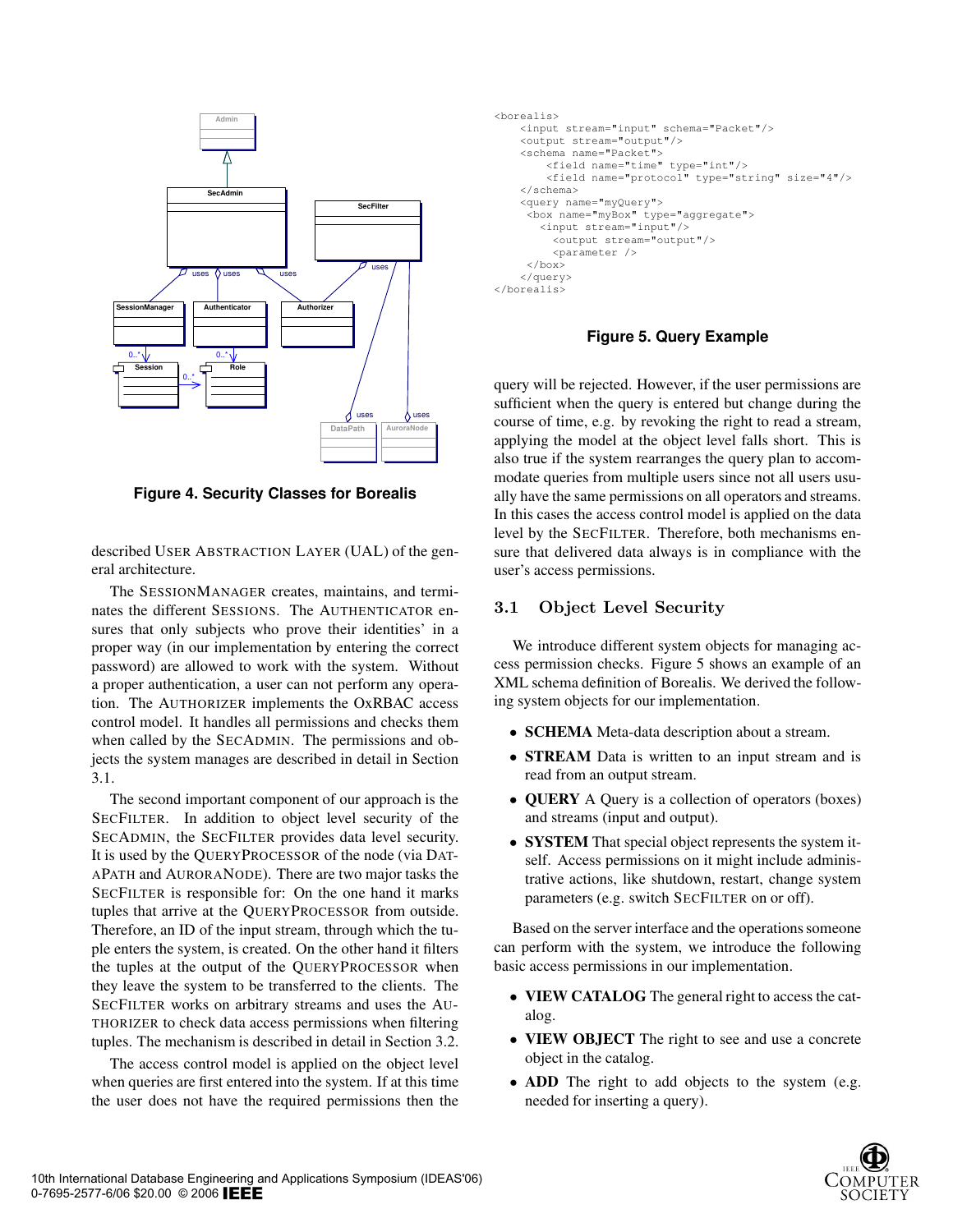- **SET QUERY STATUS** The right to change the state of a query.
- **SUBSCRIBE** The right to subscribe to an output stream and receive data from it.
- **READ TUPLE** The right to read a single tuple (is used by SECFILTER).
- **CHANGE PERM** The right to change permissions on an object.
- **CHANGE SYSTEM** The right to change global system properties (e.g. switching filtering on or off).

Access permissions are recursively checked for every request. For instance, when a query is inserted, first the general right to add an object is checked. Second, the permission of every involved input stream of the query is checked and third the permissions for the newly created objects (boxes, intermediate streams, output streams) are set to default values (e.g. the owner of every object is set).

So far, we discussed the security mechanisms on object level. The described mechanisms work on requests that reach the node through the control channel. After passing these checks, the system performs the requested action. For instance a query gets started and produces results. At that point an application might subscribe to the output stream and tries to read data. Again, the subscription request to the SECADMIN is checked by the AUTHORIZER and, if granted, the QUERYPROCESSOR gets invoked to send results to the corresponding client. In the next paragraph we illustrate in detail how the data protection through the SEC-FILTER works.

### 3.2 Data Level Security

The SECFILTER component provides data level security in our implementation. As described in Section 2, it ensures that only authorized data reaches a client. Users who want to receive data from the system have to subscribe to a certain output stream first. This request which reaches the system through the SECADMIN is checked on object level by the AUTHORIZER. If the access to the output is granted, the subscription is passed to the QP. Every emerging tuple at this output stream is checked by the SECFILTER before being sent to the subscriber. Users need to have access permission on the input stream of a certain tuple in order to receive it at the end of the QP.

To be able to decide at an output stream from which source a tuple comes, we mark the packets when entering the node. With this strategy the QP and the OPTIMIZER work independently from the security mechanism. Every tuple in Borealis has a header with time stamps, type, and other information [2] (41 bytes altogether). We extend the header with a 4-byte identifier for the source streams the tuple originates from. This label is needed by the SECFILTER

to check at the end of the query diagram whether or not a user gets a tuple.

Tuples can originate from more than one input source. Consider a situation as shown in Figure 6.



**Figure 6. Merged Streams Example**

The two input streams get merged with an union box and then aggregated. Thus, a result tuple of the aggregate might be computed from both input streams. The new tuple which contains values of merged data has to be labeled with an ID. We discuss solutions for this problem of combined result tuples. Different access control policies can be realized.

For instance, We can ensure that a user only gets an aggregated value, if he has **access permission on every participating input source**. That eliminates the possibility to infer confidential information from summarized values and from parts of the single input streams.

Another possible algorithm for dealing combined tuples is to introduce an **"aggregate-read right"**. That means a user is allowed to get summarized information, although he is not allowed to read the corresponding input sources separately. A simple example to demonstrate this approach might be a situation, where someone is allowed to read an average value of a certain information source, but is not allowed to read the single source values itself.

A similar problem arises with join operations. Consider a query like:

```
SELECT in1.*
FROM from in1, in2
WHERE in1.x = in2.x
```
The output stream only contains data from *in1*, although the tuples that are computed depend also on the input *in2*. Translated in a box-and-arrow semantic this query consists of a join JOIN(in1.x = in2.x) and a projection PROJ(in1.\*) thereafter. The resulting stream is called *out1*. The question is what should the result of this query be if a user is allowed to access *in1* but not *in2*?

The answer to this question depends on the used access control semantic. Figure 7 summarizes what we will refer to as a *strong semantic*.

The users A, B, C, and D have different permissions on the input streams  $in1$  and  $in2$ . Only if a user has permissions on all input streams, he is also granted permissions on the output stream out. Compared to a strong semantic, which basically reflects a logical AND operation, we refer to a semantic reflecting a logical OR operation, as a *weak*

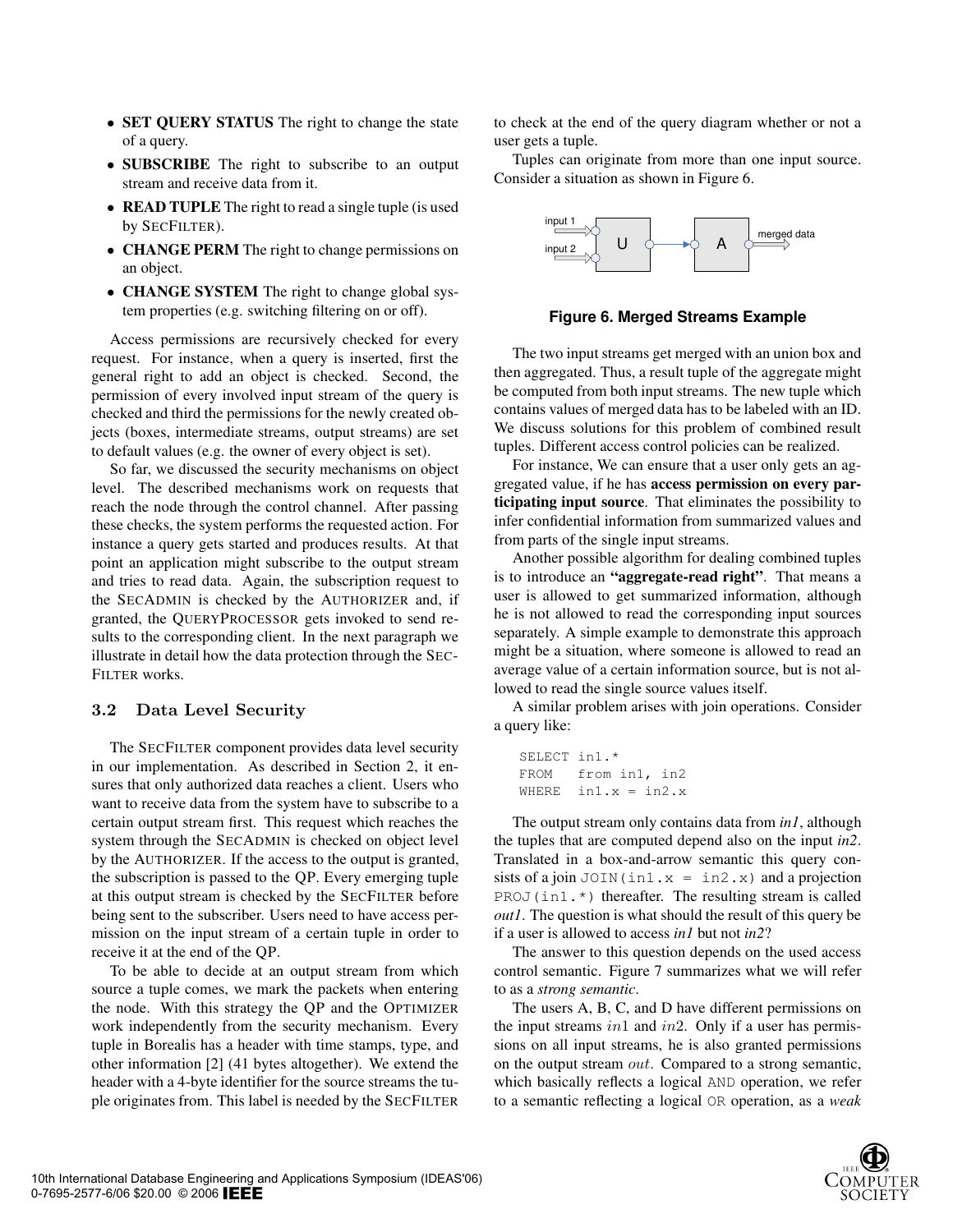|   | p(in1) | p(in2) | p(out) |
|---|--------|--------|--------|
| A |        |        |        |
| B | x      |        | x      |
| C |        | x      | x      |
| D |        |        |        |

**Figure 7. Security Semantic**

*semantic*. Please note, there are more semantics conceivable. However, to maximize the provided security we implemented the strong semantic into the system and therefore, in our implementation, the user would have no permissions to the query result *out1*.

Also, there are different strategies possible to label data packets that are combined of more than one input, either by an aggregate (as shown in the example above) or by a join box. We consider the following two possibilities.

One way is to use one bit out of the 32 available ones for one input stream and to create combination-IDs by a logical OR operation (ORing) of the bit vectors. We can address every possible combination of source streams, but with a fixed header size this algorithm is limited to a maximum amount of manageable input sources (here 32).

Another possibility to create these IDs is to dynamically add IDs when a certain combination occurs. We can number the source streams consecutively. When a combination occurs (e.g. at the output of an aggregate), we store the involved streams and create a new ID within the serial numbers. In this way only used combinations require the reservation of IDs and there are most likely much more possible input streams to be manageable.

It is possible for both strategies to dynamically extend the tuple header when more space is required for the IDs. Of course, the performance overhead has to be considered. Our implementation uses the fixed header bit-vector strategy for reasons of simplicity and performance.

With the SECFILTER we achieve different effects. The system does not only provide object level security (access control on output streams) at time of subscription, but datalevel security based on access permissions on the sources of the data. A revocation of access permissions after the time of subscription immediately takes effect. Although a user might still be connected to an output stream, he will not get any further results, if his access right is revoked. Moreover, the optimization process can merge semantically equivalent parts of queries of different users and the system ensures that every client only gets results with proper permissions at the end.

## **4 Evaluation**

In this Section we analyze our security prototype in two ways. First, we illustrate a detailed scenario, which shows

the behavior of the extended system and how the protection mechanisms affect the users. Second, we prove that our ideas do not only work, but create a maintainable performance overhead. Finally, we discuss the reached goals with regard to the threat categories.

## 4.1 Scenario

With the introduced security functionality the behavior of Borealis changes in the following way: Users have to prove their identity through a login process. Then a session is created. Subjects are associated with predefined roles in the system to perform their tasks. Based on the OxRBAC model the access permissions are managed on roles. Every request a client sends is associated with a user-session and is checked for authorization. Users are isolated from each other in a logical way. The system provides everyone with an individual view of the system. Users only see objects in the catalog they are allowed to access. Data-level security is introduced by filtering tuples at the output streams, so everyone only gets permitted results, although multiple users and queries exist. The scenario is based on the example of Section 1: An organization uses Borealis to provide a data stream analysis platform for its customers. Certain partners provide source information (e.g. stock prices), which are available for querying.

We focus on the main mechanisms of our implementation approach and simplify some implementation details to make the scenario more clear. For simplicity we do not distinguish between different access rights in this example. The calls shown in the UML [16] sequence diagrams are abstracted from the real server interface and we only illustrate the important aspects to make it easier for the reader to follow.

In our example, there are four predefined roles in the Borealis system: ADMIN, CUSTOMER1, CUSTOMER2, INFO PROVIDER. Moreover, we introduce four users, each of them is associated with one role: Joe (ADMIN), Ed (INFO PROVIDER), Al (CUSTOMER1), and Bob (CUS-TOMER2). Now imagine a situation as shown in Figure 8.

The tables show the internal state of the (simplified) permissions. At the beginning there is only one default object, "system", which represents Borealis itself. The ADMIN role has access permission on it (e.g. for adjusting system parameters, switching filtering globally on or off). After logging in, Joe adds a schema definition *s* and two streams *in1* and *in2* to the system. The updated permission table is shown. Then he grants the access permission on these three objects to the roles CUSTOMER1 and INFO PROVIDER (again, the updated permission table is shown).

When Ed logs in and looks up the objects in the catalog, he sees the three objects (*s*, *in1*, and *in2*), he got permission for. Then Ed starts transferring input data (the source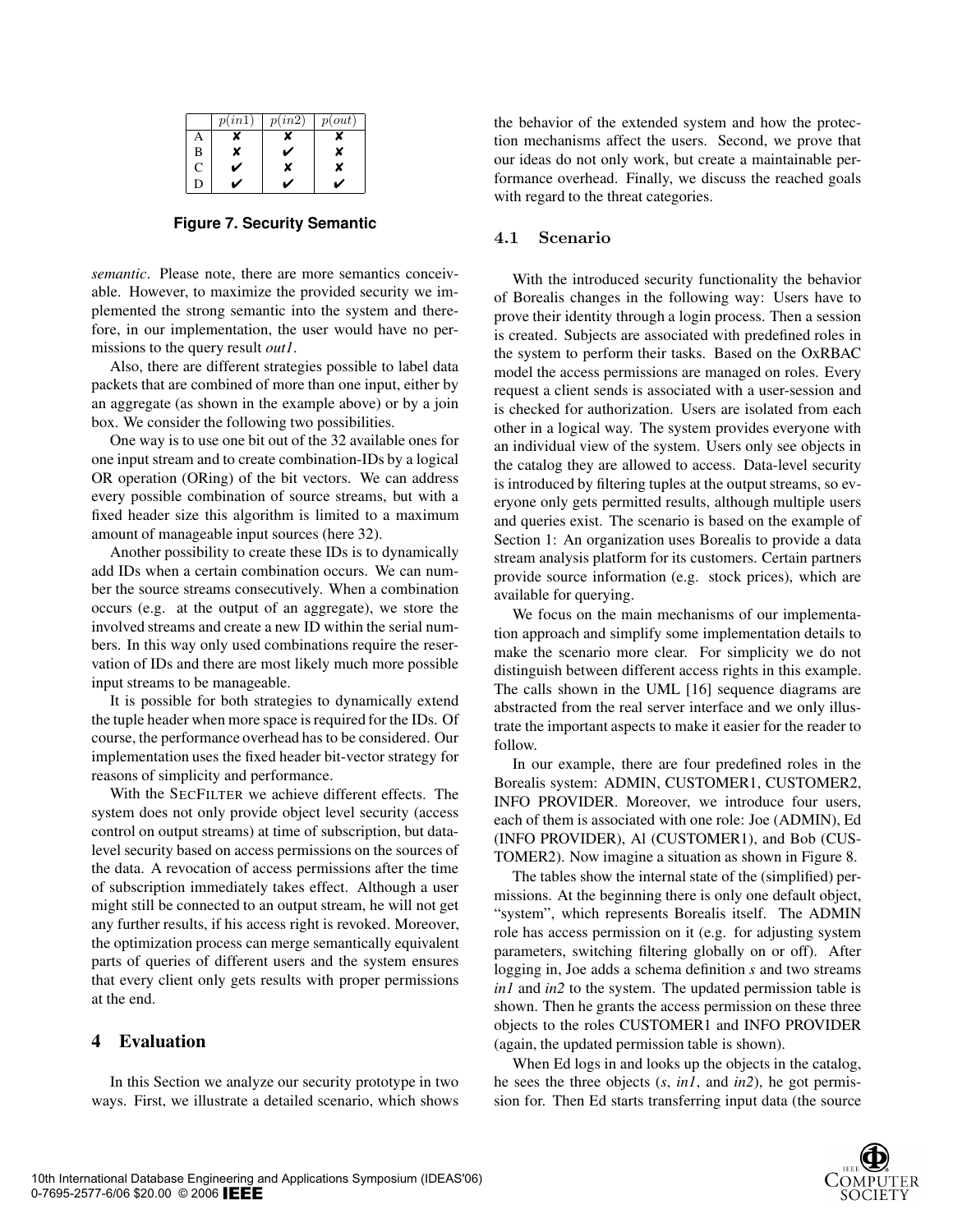

**Figure 8. Scenario - Part 1**



**Figure 9. Scenario - Part 2**

information) to the two streams *in1* and *in2*. For instance, this data might be stock prices from New York and from London. As the first tuple arrives, the system creates source stream IDs for the streams *in1* and *in2*. The IDs are also shown in the table at the bottom of Figure 8. In a next step Al connects to the system, see Figure 9.

After having successfully logged in, Al looks up the objects available. Because of the access permissions, the system returns *s*, *in1*, and *in2*. After that, he inserts a query *q1*, which is illustrated in Figure 9. With inserting this query, a new object for the output stream *out1* is created, for which the role CUSTOMER1 (as the owner of the object) has access permission (see updated permission table in Figure 9).

Then Al subscribes to the output of his query and receives the computed query results from Borealis. Every



**Figure 10. Scenario - Part 3**

tuple Al receives goes through the SECFILTER component and is checked for authorization. As a result of the example query *q1*, two different possibilities exist: The data of the computed aggregate can originate either from a single source stream (*in1* or *in2*) or it can comprise of both. As described in Section 3, new IDs for tuples that are computed from more than one data source are created by combining the Bit vectors of the involved stream IDs with a logical OR operation. In this example the combination of *in1* (ID ...0001 = 1) and *in2* (ID ...0010 = 2) is ID ...0011 (equal to the integer value 3). The CUSTOMER1 role has permission on both input streams. For that reason Al gets results with the IDs 1, 2, and 3.

Now user Bob logs in Borealis as shown in Figure 10. Like Al, Bob calls lookup() to see the available objects. In contrast to Al, he gets an empty result, because at that time, he does not have any access permissions in the system (see the first table in Figure 10). Then Joe (ADMIN) grants access for Bob's role CUSTOMER2 on the schema *s* and the stream *in1*. After that, Al, the owner of the query *q1* and its stream *out1*, grants the access right of *out1* to CUS-TOMER2. The updated permission table is shown. When Bob looks at the catalog again, he sees the objects *s*, *in1*, and *out1*, for which he got the permissions. Afterwards Bob subscribes to the stream *out1* and receives the output data. As described before, every tuple leaving Borealis is filtered. In this example Bob only has permission to read the input stream *in1*. Although he is connected to the output stream *out1*, where aggregated tuples of the stream *in2* or even of the combination of *in1* and *in2* might be created, Bob only receives aggregates that originate exclusively from source stream *in1*. These results have the source stream ID 1.

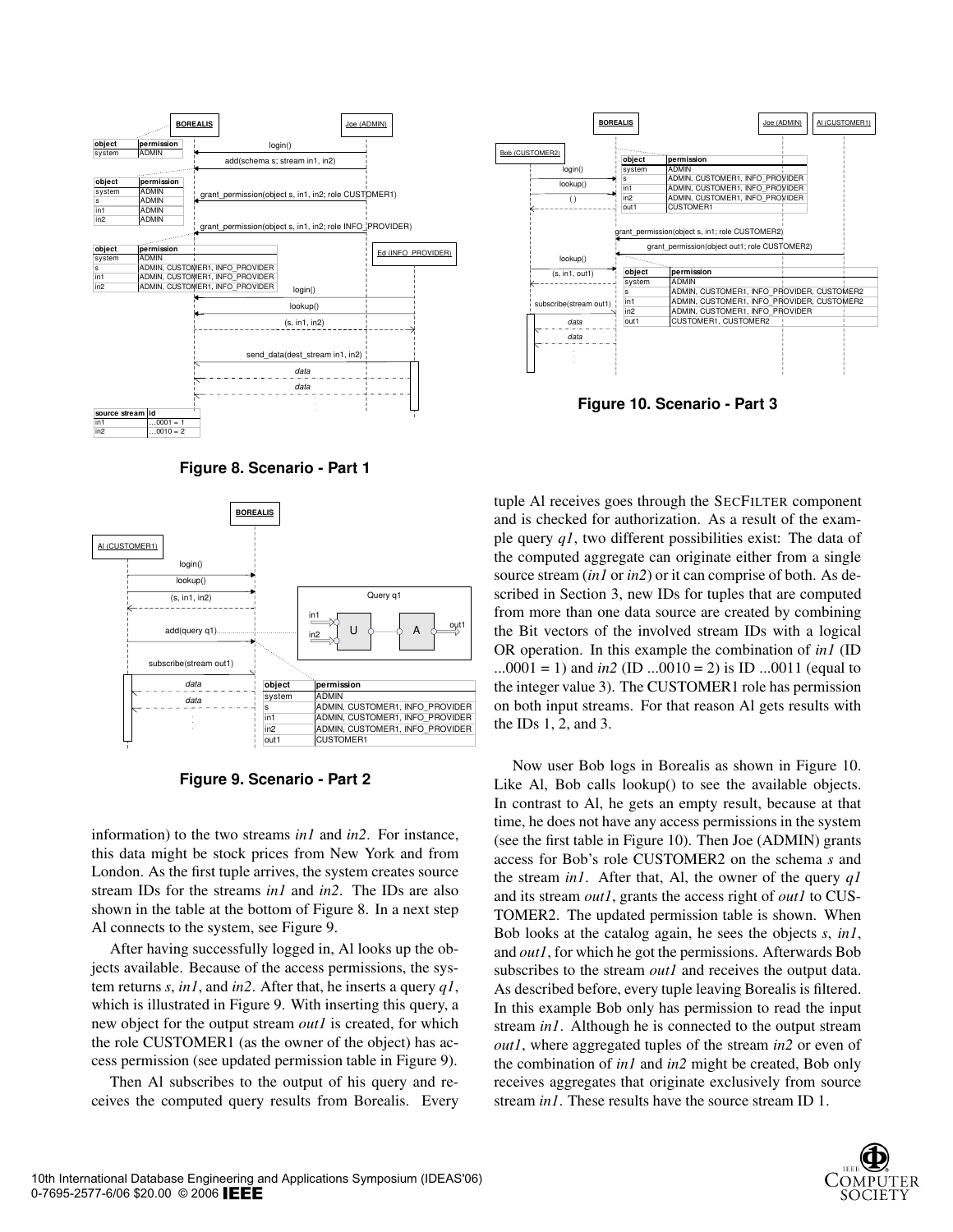## 4.2 Performance Results

With enabled security features the system has to perform some additional tasks at the time of setting up a query and at the time of processing tuples inside the query network. These are authentication, session management, authorization, permission management, marking tuples, and filtering tuples. These situations are analyzed in this Section. First, we discuss the initial time needed for setting up a query including security functionality. Second, we show the impact on tuple latency while a query is running.

#### **Query Setup**

For starting a query after a client's request has reached the system, a fixed set of operations has to be performed (login, session-establishment and -management). In addition, there is a dynamic part, which depends on the query (security checks on all involved objects). The influence of the query on the setup time only depends on the amount of used schema, stream and box elements, because the system handles all objects equally. For this reason, we will not distinguish between these object types. The type and the complexity of the boxes do not influence the setup time either, because this properties are not considered by the system at that point. Thus, we analyze different queries with increasing amount of objects. We refer to this query size as "query complexity" in the following. We chose the following six queries for the experiment:

**Query 1:** 4 objects (1 schema, 1 stream, 2 boxes) **Query 2:** 8 objects (2 schema, 2 streams, 4 boxes) **Query 3:** 22 objects (3 schema, 3 streams, 16 boxes) **Query 4:** 40 objects (4 schema, 4 streams, 32 boxes) **Query 5:** 74 objects (5 schema, 5 streams, 64 boxes) **Query 6:** 140 objects (6 schema, 6 stream, 128 boxes)

Our test environment was a PC running Fedora Core 2 (kernel 2.6.5) with an AMD Athlon XP 1800 processor and 1 GB RAM. We measured the total time it takes to start the example queries. In Figure 11 the results of our experiments are shown for the six queries with increasing complexity. For every query the setup time was measured 10 times, first with an unprotected system and second with the secured Borealis engine. The standard deviation is smaller than 1%. The experiments produced constant values without greater variations.

As the increasing time from Query 1 to Query 6 show, more complex queries take in general more time for setup than simpler ones. The QP processes every object, creates schema definitions for intermediate streams, and the catalog has to be maintained. However, the secure system behaves analogous to the unprotected system. With increasing query complexity, the absolute overhead is only raising very little. Figure 11 demonstrates this fact: The average query setup

time of an unprotected system is compared to the setup time of the secured Borealis system. In other words the cost for authentication in the setup phase is negligible.



**Figure 11. Average Setup Time for Q1 - Q6**

The lower parts of the bars present the query setup time of a non-secured system. The time for computing the security operations is added to the bars at the top. With Figure 12, we illustrate the percentage of the query setup security overhead compared to the query setup time.



**Figure 12. Initial Query Setup Overhead**

The query setup security overhead decreases from around 18% with a very simple query (Query 1 has only 4 objects) to around 5% with Query 6. The additional processing time for the secure system is, with regards to the increasing setup time for more complex queries, comparably small. Due to the efficient object permission checks, the security overhead keeps almost constant with larger queries. As the total query setup time increases the percentage decreases.

#### **Tuple Latency**

Tuple latency refers to the total time it takes a tuple to pass the Borealis system. After entering the system a tuple is processed by one or more boxes and transferred to a client at the end. The SECFILTER component influences this tuple

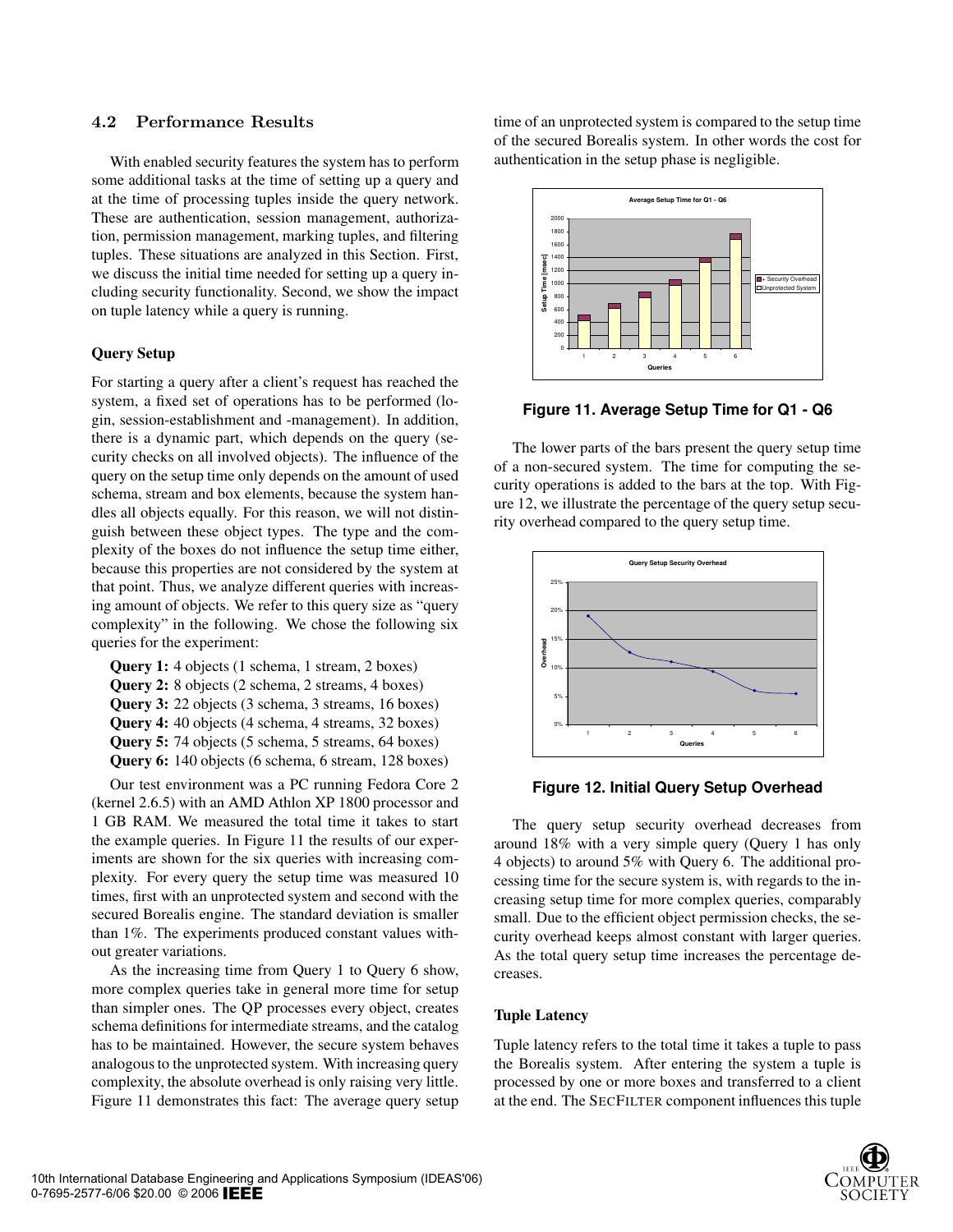latency, because the packet is labeled and the subscriber's authorization is checked before emitting the tuple. As introduced the second performance aspect we focus on is the impact on tuple latency by the SECFILTER component while queries are running. As stated before, a tuple gets labeled corresponding to its input source when entering the node and it is filtered according to access permissions before it is transferred to a client. The mechanism used by the SEC-FILTER component has two consequences when tuples are processed by the system. First, all operators have to process the source stream ID of a tuple. For aggregate or join boxes the computation of the ID is just an OR operation. All other boxes just copy the source ID (4 extra Bytes) to the emitted tuple. Second, the tuple header is 4 Bytes larger now (approx. 10%), which might impact memory consumption and tuple transfer time. However, we show in the following that the overall overhead is justifiable.

We focus on the absolute overhead the SECFILTER causes, which is the time it takes to perform the operations of the SECFILTER (labeling and filtering tuples). We refer to this overhead as *absolute* SECFILTER *overhead*. Therefore we analyze the impact of different parameters on this absolute SECFILTER overhead. The amount of in- or output streams has no impact on the absolute SECFILTER overhead, because the computation is not influenced by this number. The influence of the number of users and roles is comparably small on the performance, because the permission check is done once at the end of the QP by looking up an internal data structure with log(n)-complexity. However, there might be an impact by the number of tuples that have to be filtered in a certain time period. That is why we show in Figure 12 that the speed of the arriving tuples (tuple rate) does not significantly influence the filtering overhead either. We compared the time it takes for single tuples to be processed by an unprotected system with the processing time of the secured Borealis. To eliminate any influence, such as box processing times or enqueuing times inside the QP, we measured this tuple latency without any running query. The tuples were sent to the node, arrived at the QP on an input stream, and were read directly from this stream.



**Figure 13. Tuple SecFilter Overhead**



**Figure 14. Tuple Latency**



**Figure 15. SecFilter Overhead**

Figure 13 shows the absolute SECFILTER overhead while the tuple rate increases. In our test environment, the average processing time for the SECFILTER is 60 nanoseconds. The fluctuations in the diagram are caused by the Borealis scheduler and other non deterministic threads of the operating system (caused by system processes that can not be deactivated without crippling the whole system). Although there are variations in the measurement results, Figure 13 shows that the absolute tuple filtering overhead stays in a certain range around 60 nanoseconds.

Next, we compare the absolute SECFILTER overhead to tuple processing times while different queries are running. The experiment shows that the SECFILTER overhead is also constant with different queries running. We show that the SECFILTER overhead is negligible considering realistic query processing times.

We used five example queries to illustrate the proportion of the SECFILTER overhead to realistic query processing

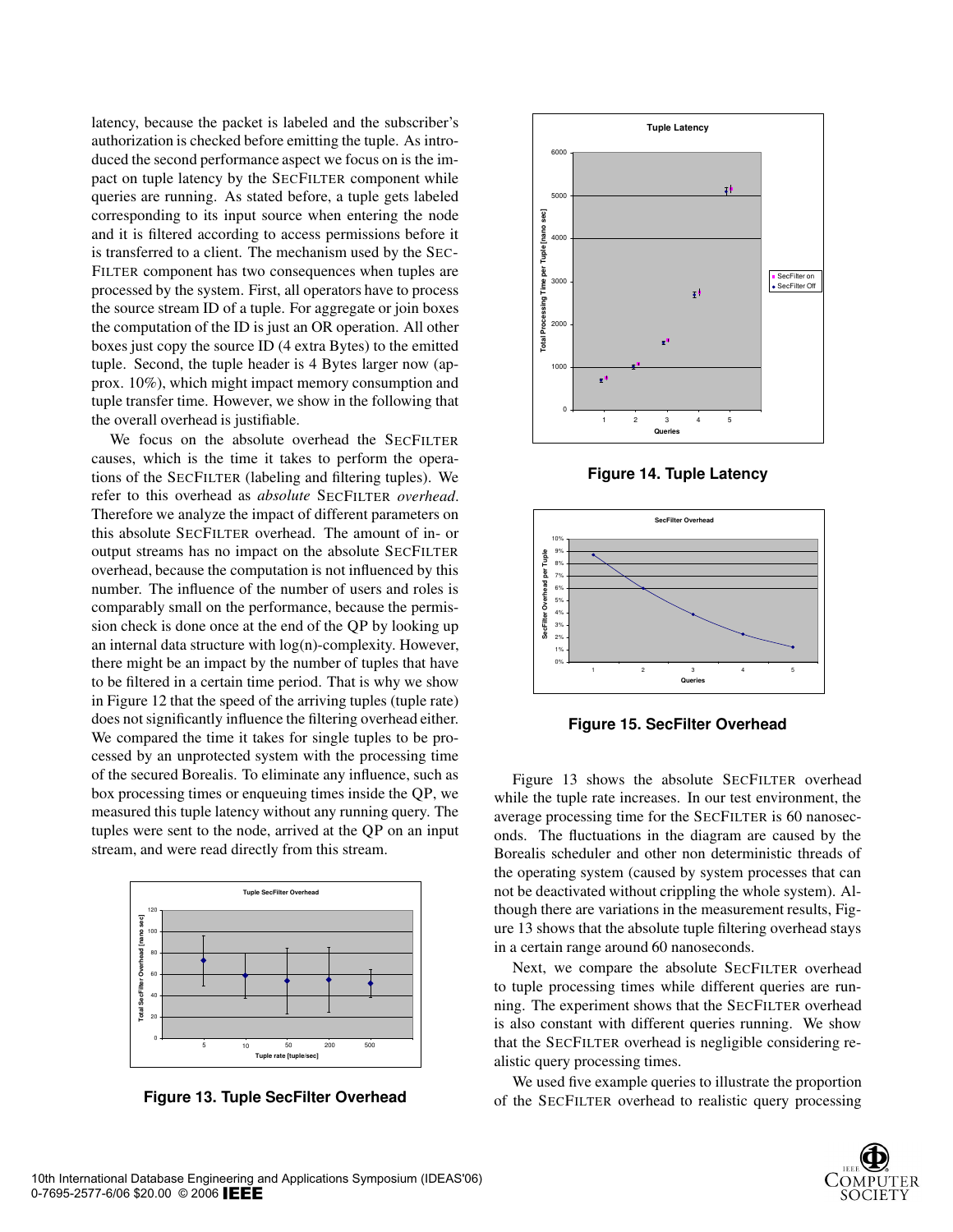times. All queries have one input stream, a sequential combination of filter and union boxes and one output stream at the end. For comparing the SECFILTER overhead to query processing times, we do not distinguish between different box types or different box arrangements in the query diagram, because the queries serve only as examples to get an impression about the processing time inside the QP. The queries vary in the amount of boxes they use: Query 1 uses 4 boxes, Query 2 uses 8 boxes, Query 3 uses 16 boxes, Query 4 uses 32 boxes, and Query 5 uses 64 boxes. The processing times for each query, with the SECFILTER enabled and disabled, are presented in Figure 14.

Although the measured times for each query vary largely, as the error bars in the diagram show, the overhead stays constant with increasing query complexity. With increasing query complexity, the total processing time for a tuple inside the QP increases.

Figure 15 shows the percentage of the SECFILTER overhead compared to the processing time for the given queries. The diagram shows that depending on the complexity of the query, the overhead for the data level security mechanisms is comparably small. It scales down from around 9% to around 1% for queries with increasing amount of boxes.

### 4.3 How secure is Borealis now?

Considering the threat categories of Section 1 the system provides protection against improper release of information (C1), both protection for system internals (through the USER ABSTRACTION LAYER) and for the data being processed inside the system. We did not consider network layer security. Inside the query diagram improper modification of data (C2) is also covered by our mechanisms. The implementation of operator-based permission checks, QoSbased security features, and auditing is left for future work, so the problem of denial of service (C3) is partly solved. In Section 5, we discuss consequences of additional access controls, such as operator-based checks. In a next step it has to be avoided that users are able to use resource consuming operators that load the system and influence other's QoS. We can ensure that direct attacks to system properties are avoided, as users are not able to perform unauthorized actions (such as actions only an administrator is allowed to do).

## **5 Future Work**

We point out some ideas about developing a security language, integrating authorization for data senders, problems in a distributed environment and extending the access controls.

#### 5.1 Security Language

Users, roles, objects, and access permissions have to be expressed in a certain way to instruct the system what to do. Therefore a security language is needed. For the future, we propose to develop a language that is able to express security features. The language should be integrated in the existing way of working with the data stream engine. Borealis uses an XML-based description of schema, streams, and queries. We propose to integrate an XML-based security language as well. There are standards, such as XACML for access control in distributed systems [15], which can be used as a template to define a security language for data stream engines.

### 5.2 Authorizing Data Senders

We propose to integrate security checks for applications which send data to the system. Such input access permission checks are not possible with the system architecture of version 0.2. It will be possible to integrate this functionality in upcoming versions.

## 5.3 Distribution

Although we use a single node system for our observations, we point out two challenges in a distributed data stream engine as far as security mechanisms are concerned.

First, it has to be ensured that changed access permissions get properly propagated to all involved nodes. That is necessary for being able to filter data at the output streams of the system, which might be on different nodes in the distributed environment.

Sencond, as described in Section 3, the SECFILTER uses unique IDs to mark and filter tuples. In a distributed system, such source stream IDs also have to be managed without conflicts.

## 5.4 Additional Access Controls

A next step is to introduce operator-based access control. An administrator could define who is able to use certain boxes within a query in the system. Expensive operators (such as the sort-box) could then be limited to special roles. Furthermore box-parameters could be checked, e.g. the window size users can specify (for instance for aggregate boxes) might also be restricted for performance reasons as large windows consume much memory. Operator-based access control is performed on object level. It would only influence the query setup time. As far as our experience shows, we expect that the additional processing time for operator permission checks is negligible.